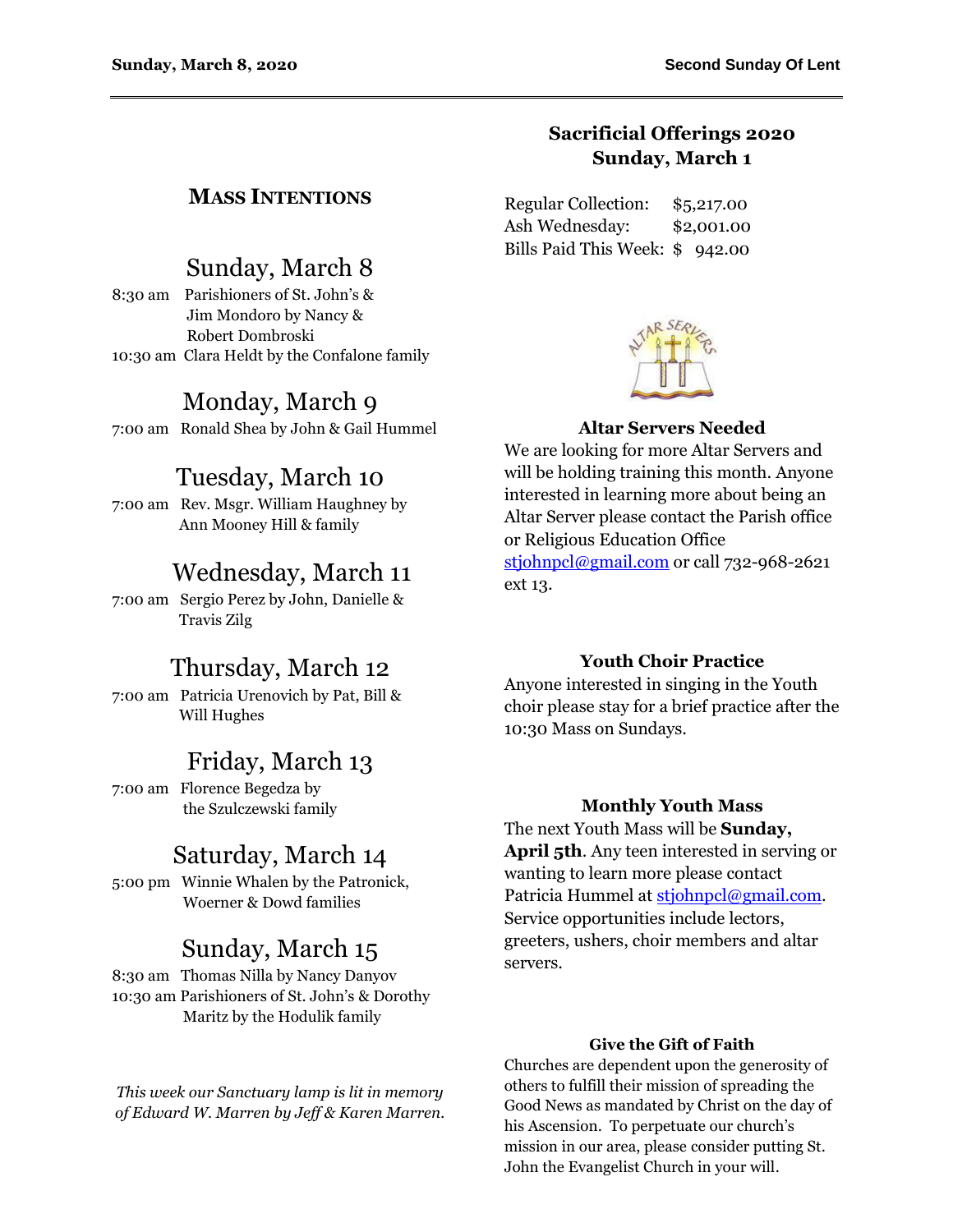#### **Stewardship: A Way of Life**

*"Go forth from the land of your kinsfolk and from your father's house to a land that I will show you." Genesis 12:1*

God calls all of us to leave behind our old ways and to follow Him, placing our complete trust in Him. Some of the old ways that we may have to struggle to leave behind might be materialism, selfishness and greed. Yet God promises to show us a new land and a better way to live. Remember what St. Teresa of Calcutta said, "God does not call us to be successful, God calls us to be faithful."



#### **Knights of Columbus Lenten Fish Fry** The Knights of Columbus

Friday Night Lenten Fish Frys are back! These are held each Friday night during Lent, **beginning Friday, February 28th**. We serve from **5:30- 7:30 pm**. For those who don't enjoy fish, we will be serving a meatless Italian dinner option. Also new this year, join us for 5 Friday dinners and get the 6th FREE! Take out meals are available, call 732-968-2544. Credit cards are accepted. Proceeds from our events help us support St. John's & Our Lady of Fatima Parishes as well as local charities. Thank you for your support of Knights of Columbus Council #2544.



### **Prayers for Our Service Members** Please pray for the

following parishioners who are currently serving in the Military:

**U.S. Navy Reserve Lt. Michael Bartilotti U.S. Army Pvt. Luke Harshaney U.S. Army Pvt. Raymond C. Pizzigoni U.S. Coast Guard Lt. Ed Sella U.S. Army Staff Sgt. Paul Frabizzio U.S. Marine Mer. Cpl. Thomas Tyler Lizak U.S. Army Pfc. Sean Parente U.S. Marine Pvt. Dante Parente U.S. Army 2nd Lt. Casey Wenzel U.S. Army Spec. 4 Timothy Francisco U.S. Marine LCpl. Stephen Wright U.S. Marine Pvt. José Citron U.S. Navy IT#2 Kenneth Millman III**

If there are any other military members you would like to be included in our prayers, please contact the Parish Office.

### **Children's Liturgy of the Word**

Children's Liturgy of the Word will be held during the 5:00 pm Mass on **Saturday, 3/22** and every Sunday during the 10:30 AM Mass. Following the Opening Prayer at Masses, all children PreK to 4th grade are invited to join our catechists to hear the Liturgy of the Word proclaimed in a childfriendly language.

#### **Catholic Daughters "A Tribute to Elvis" Fundraiser**

Catholic Daughters Court Regina Coeli #940 Annual Fundraiser will be "A TRIBUTE TO ELVIS THROUGH THE YEARS" performed by Jim Barone. The event will be held on **Saturday, 4/25** at the **Columbian Club of Dunellen, 647 Grove Street**. Doors open at **6:00 pm** and the show will begin at **7:30 pm**. Limited seating is available. Cost is \$35.00 per person, which includes the entertainment, light snacks, dessert and coffee. You are welcome to bring food to this event. Contact Jayne Lendach 908-313- 5248 for reservations and to send payment.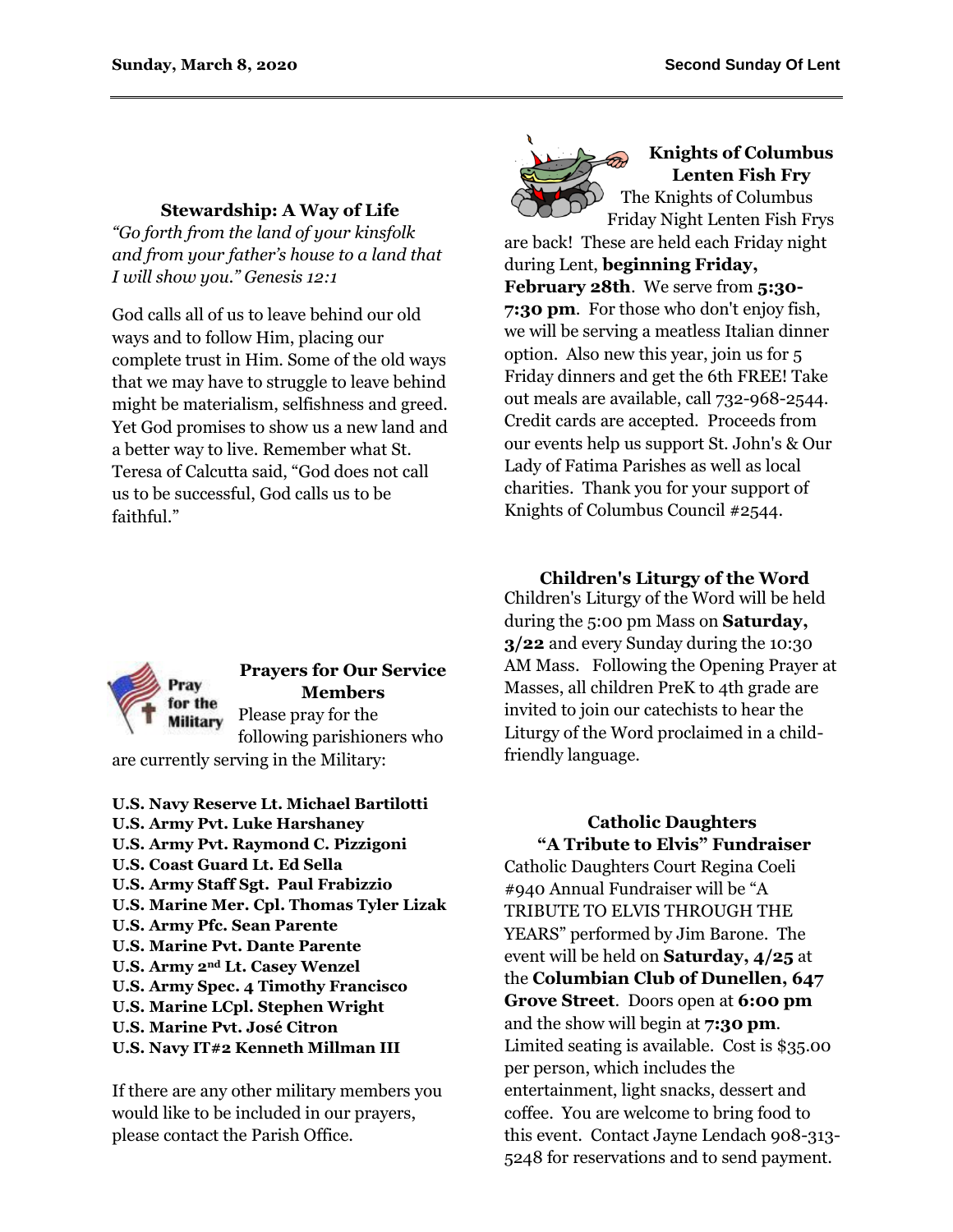### **Lenten Obligations**

- 1. The days of fast and abstinence are Ash Wednesday and Good Friday.
- 2. All other Fridays of Lent are days of abstinence.
- 3. The obligation of fast applies only to Catholics between the ages of 18 and 59. Fasting in the Catholic tradition means to limit oneself to one full meal and two smaller meals which together are not equal to a full meal, so as to experience hunger.
- 4. The obligation of abstinence applies to all Catholics who have reached the age of 14. Abstinence in the Catholic tradition means to abstain from meat.

#### **St. Mary's Slavic Dinner**

St. Mary Byzantine Catholic Church will resume their Slavic Dinners on **Wednesday, 3/11** from **4:00 PM to 7:00 PM**. The dinner will be held in the **St. Mary Parish Center, 1900 Brooks Boulevard, Hillsborough, NJ.** The cost is \$15.00 for adults (ages 9 and up) and \$5.00 for Children (8 and under) and includes all you can eat Pirohi, Stuffed Cabbage, Kielbasa and Sauerkraut, Mashed Potatoes, salad, dessert and beverage. Each month a special entrée will be specially selected and prepared by St. Mary's chef John Pagano. Dinners are held on the second Wednesday of every month throughout the year. Orders to go are available. For more information contact: St. Mary's at 908-725-0615**.** The next dinner will be held on Wednesday, 4/15.

#### **2020 Bishop's Annual Appeal** *Stepping Forward in Faith: Grace in Action*

Twenty-four percent – \$1.7 million dollars – of the funds raised by the 2020 Bishop's Annual Appeal is earmarked for Catholic Charities, Diocese of Metuchen. Through more than 100 programs, Catholic Charities serves those most in need of our assistance. If you have yet to make your pledge to this year's Bishop's Annual Appeal, you will have the opportunity to do so the weekend of March 21/22, which has been designated as *Bishop's Annual Appeal In-Pew Weekend*. Help us reach our target of 100% participation. Every gift, no matter the size, is important and greatly appreciated.

#### **Mount Saint Mary House of Prayer Upcoming Programs Registration required:** call 908-753-2091 or e-mail: [msmhope@msmhope.org](mailto:msmhope@msmhope.org)

#### **IN CHRIST ALONE: The Celtic Way**

Discover 10 prayerful practices that are core to Celtic spirituality. What makes Celtic Christian Spirituality special? Come experience the ways that great Celtic Christians sought God and how these practices can bring us to God today. **Wed., Mar. 11, 7-9 pm**. Presenter: Eileen P. Smith, RSM (\$20-\$30 as you are able)

**BOOK OF THE MONTH: Anam Cara: A Book of Celtic Wisdom** by John O'Donohue. **Fri, Mar. 13, 1-2:30 pm**. (\$20-\$30 as you are able)

### **SPIRITUAL AWAKENING: Modern Day Discipleship**

Lent is a season of renewal and conversion. Balancing prayer, discernment and action is essential for following Jesus today. **Sat., Mar. 14, 10 am – 3 pm**. Lunch included. (\$50-\$60 as you are able) Presenter: Jim

Choma